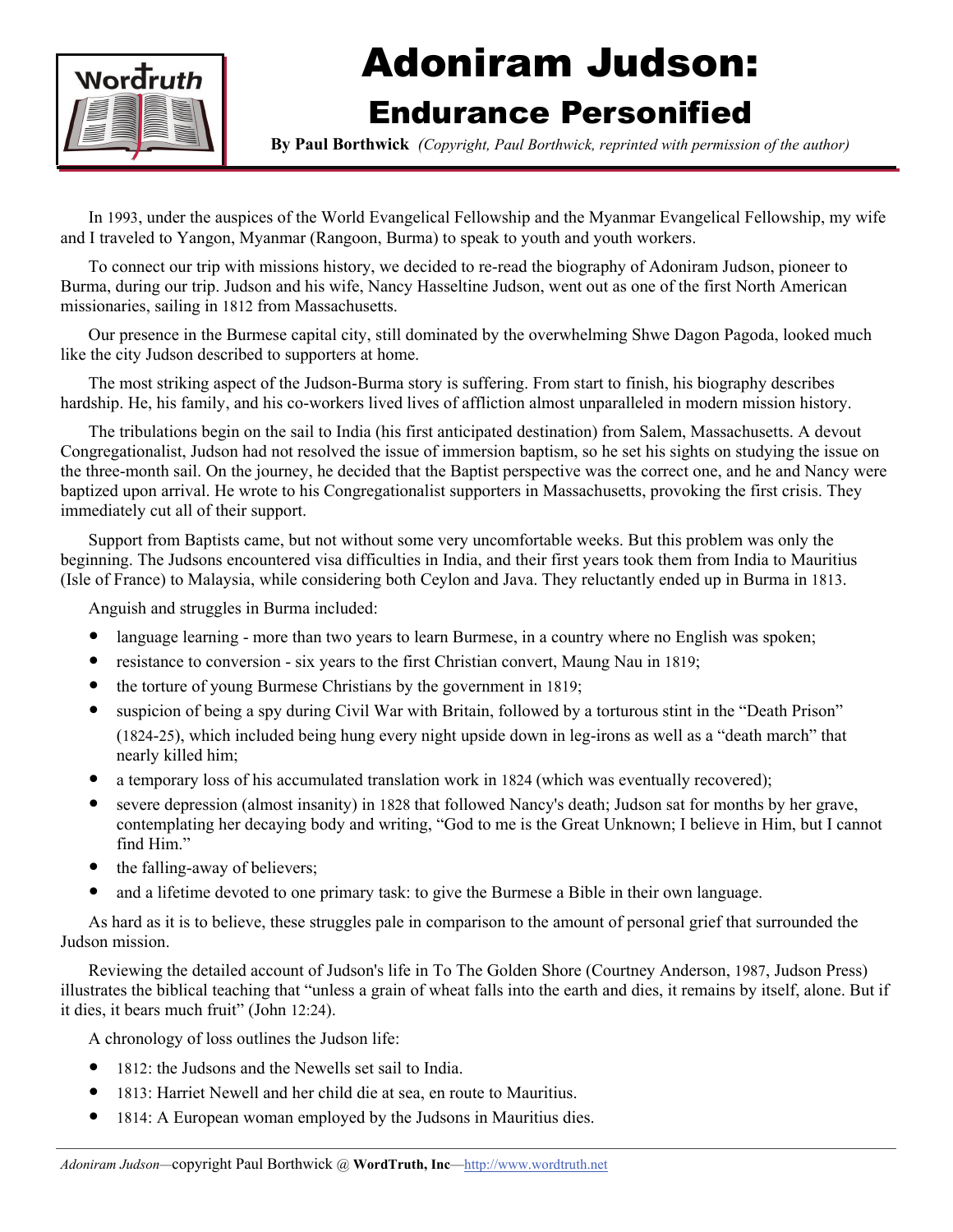- 1814: Nancy gives birth to a stillborn child at sea, en route to Burma.
- y 1814: potential co-worker, Felix Carey, departs Burma, sailing up the Irrawaddy River; the boat capsizes, and Felix's wife and two children die.
- y 1816: the Judson's first son, Roger Williams Judson dies in his second year of life.
- 1819: co-worker Edward Wheelock dies.
- 1821: Mr. Newell (husband of Harriet) dies in Bombay.
- y 1826: Judson's beloved partner and true soul-mate, Nancy dies in October.
- y 1826: Mrs. Price, wife of medical co-worker Dr. Price, dies three days after Nancy.
- y 1826: Mr. Rodgers and Mr. Hall, Christian friends in Burma, die, Rodgers as a result of the Death Prison.
- $\bullet$  1827: Dr. Price dies.
- y 1827: less than six months after Nancy's death, their baby Maria dies at 2 years, 3 months on April 24.
- y 1830: Judson Wade Boardman, son of George Boardman, who had been recruited as a church planter in the north, dies.
- 1831: George Boardman dies and leaves his young wife, Sarah, and the rest of their family alone, north of Rangoon.
- 1834: Judson marries Sarah Boardman, widow of George.
- 1836: friend and supporter in Burma, Luther Rice, dies.
- 1841: Sarah gives birth to a stillborn son, Luther Judson.
- 1841: Henry Judson dies at age 1 year, 7 months.
- 1845: Sarah Boardman Judson dies.
- 1845: Charlie Judson dies, age 1 year, 6 months.
- 1848: Judson travels to the United States, meets and marries his third wife, Emily.
- 1850: after completing his translation and the Burmese-English dictionary, Judson sails into the Indian Ocean in hopes of clearing his lungs from ongoing tuberculosis. He dies at sea and is buried in obscurity.
- y 1850: Charles Judson, son of Adoniram and Emily Judson, dies at birth on April 22.
- y 1854: Emily Judson dies of tuberculosis on June 1.

In 1812, Adoniram and Nancy Judson, with the Newells, sailed for India. By 1850, all were dead. Judson himself died in obscurity, leaving few surviving children and only a few Burmese believers.

Statistics are not clear, but it seems that there were between a dozen and twenty-five enduring Burmese converts at the time of Judson's death. No matter what the statistics, the Judson-mission-deaths equaled or exceeded the number of converts.

But one mission had been completed. The Burmese had the Bible in their own language.

Leave the Judson saga and return with my wife and me to 1993. In a meeting with youth and youth leaders, we picked up a copy of the Burmese Bible. The Burmese script was unintelligible to us, but we noticed one English sentence on the title page: "Translated by the Reverend A. Judson."

A Bible translation that had stood the test of time—over 140 years! A testimony to Judson's scholarship and meticulous linguistic study.

I took the Bible over to Matthew Hla Win, our host and then head of the Evangelical Fellowship. "Matthew," I asked, pointing to the English sentence, "do you know who this man is—Judson?"

"O yes!" he exclaimed. "Whenever someone mentions the name 'Judson' great tears come to our eyes because we know what he and his family suffered for us."

He went on with great emotion, "Today, there are over 2 million Christians in Myanmar, and every one of us traces our spiritual heritage to one man – the Reverend Adoniram Judson."

Later in the 19<sup>th</sup> century, Adoniram's son, Edward, speaking at the dedication of the Judson Memorial Church in New York City, summarized his father's story: